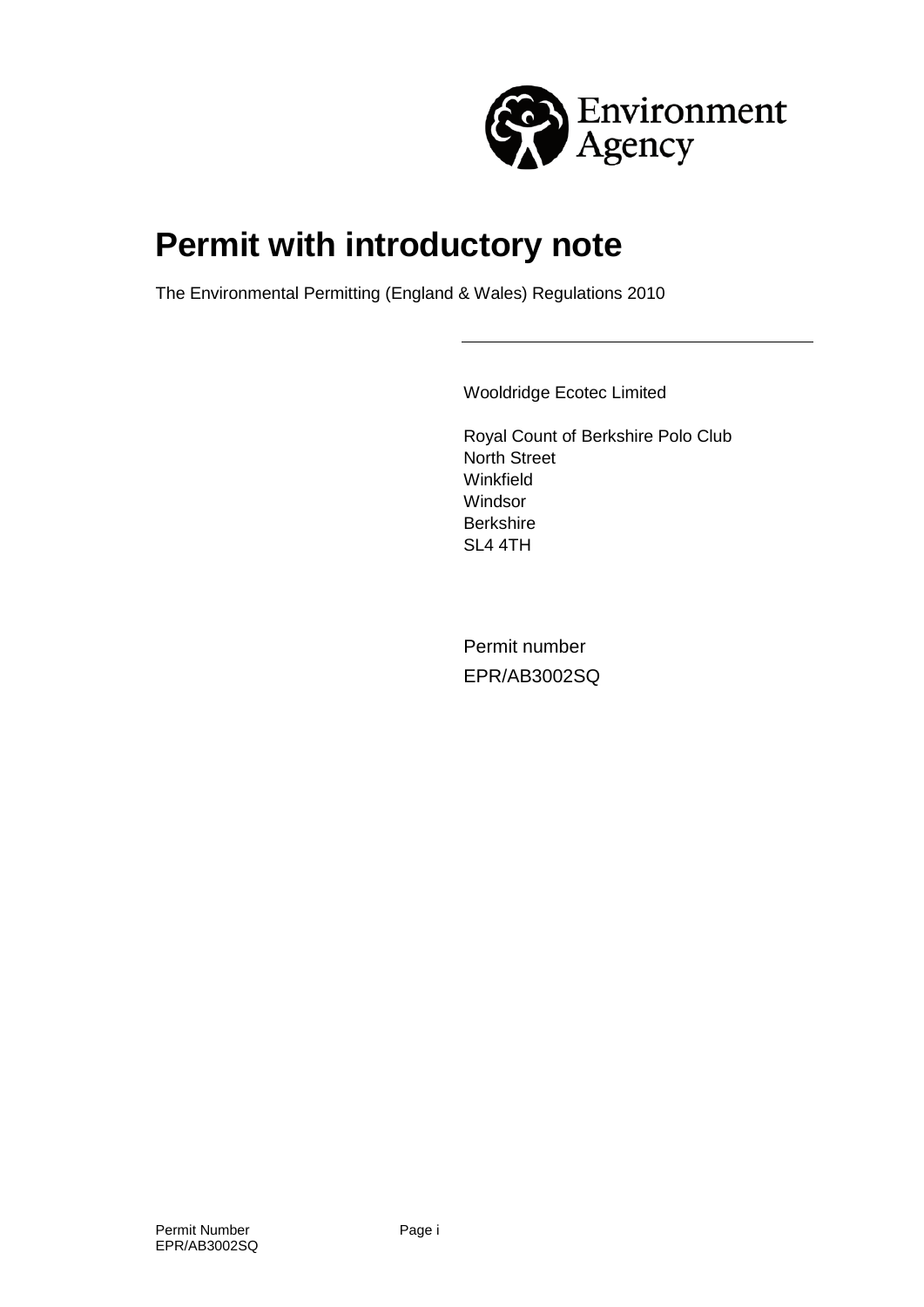## **Royal County of Berkshire Polo Club Permit Number EPR/AB3002SQ**

### **Introductory note**

#### *This introductory note does not form a part of the permit*

The main features of the permit are as follows.

This permit will regulate the deposit of inert waste in line with the planning permission to construct two new polo fields on land to the west of the current polo club. In order to reprofile the land for the construction of the polo fields and associated activities the operator proposes to import approximately 300,000  $m<sup>3</sup>$  metres of inert waste (600,000 tonnes).

The status log of the permit sets out the permitting history, including any changes to the permit reference number.

| <b>Status Log of the permit</b>                    |                     |                                                   |
|----------------------------------------------------|---------------------|---------------------------------------------------|
| <b>Detail</b>                                      | <b>Date</b>         | <b>Comments</b>                                   |
| Application EPR/AB3002SQ/A001<br>(Ref EAWML400292) | Duly made 02-/04/13 | Application for a deposit for recovery<br>permit. |
| Permit determined                                  | 24/06/13            | Issued                                            |

End of Introductory Note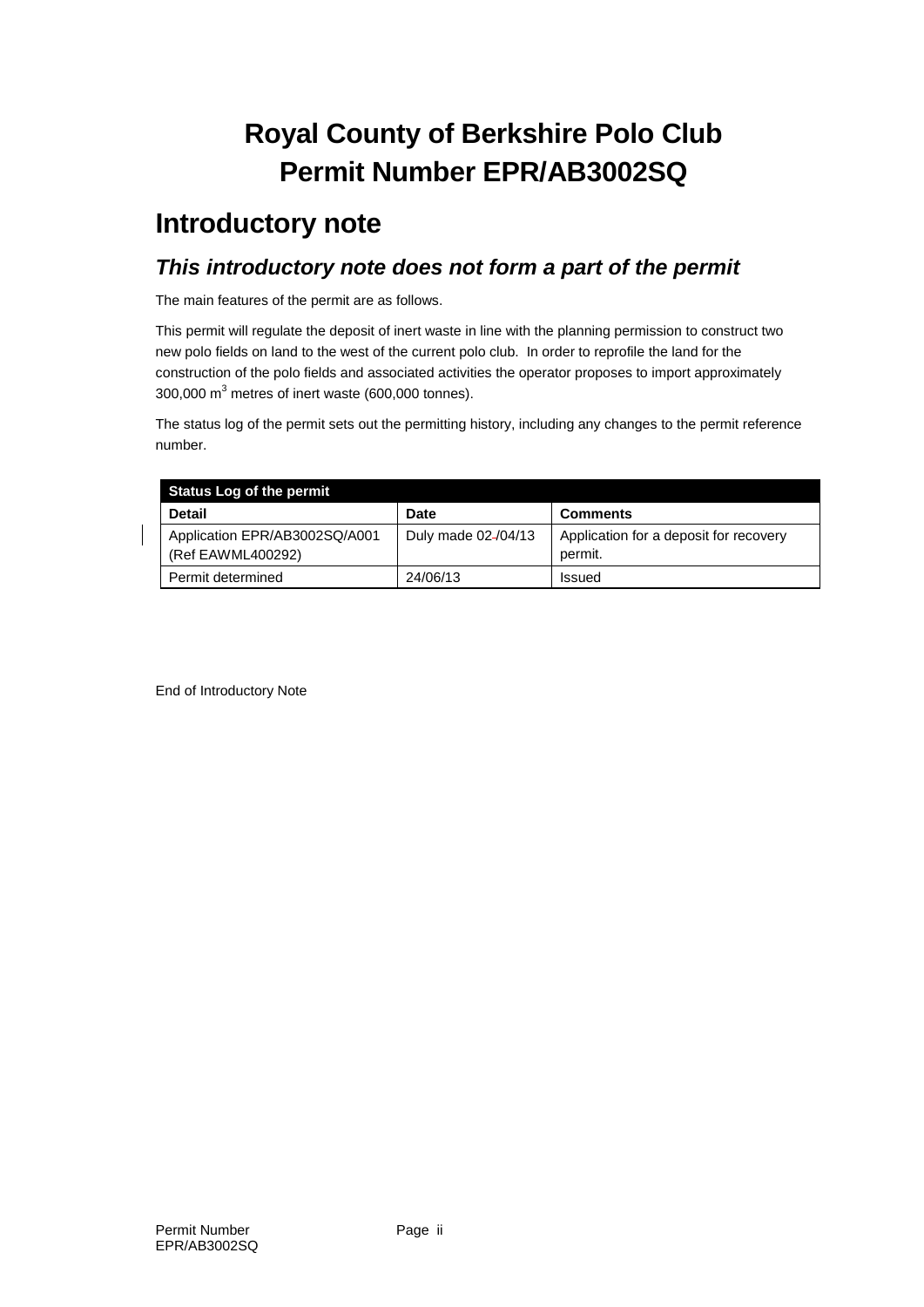### **Permit**

The Environmental Permitting (England and Wales) Regulations 2010

#### **Permit number EPR/AB3002SQ**

The Environment Agency hereby authorises, under regulation 13 of The Environmental Permitting (England and Wales) Regulations 2010

#### *Wooldridge Ecotec Limited* ("the operator"),

whose registered office is

*Unit 17 Hall Grove Farm London Road Bagshot Surrey GU19 5HP*

company registration number **03399413**

to operate a waste operation at

*Royal County of Berkshire Polo Club North Street Winkfield Windsor Berkshire SL4 4TH*

to the extent authorised by and subject to the conditions of this permit.

| Name               | Date       |
|--------------------|------------|
| <b>Philip Lamb</b> | 24/06/2013 |

Authorised on behalf of the Environment Agency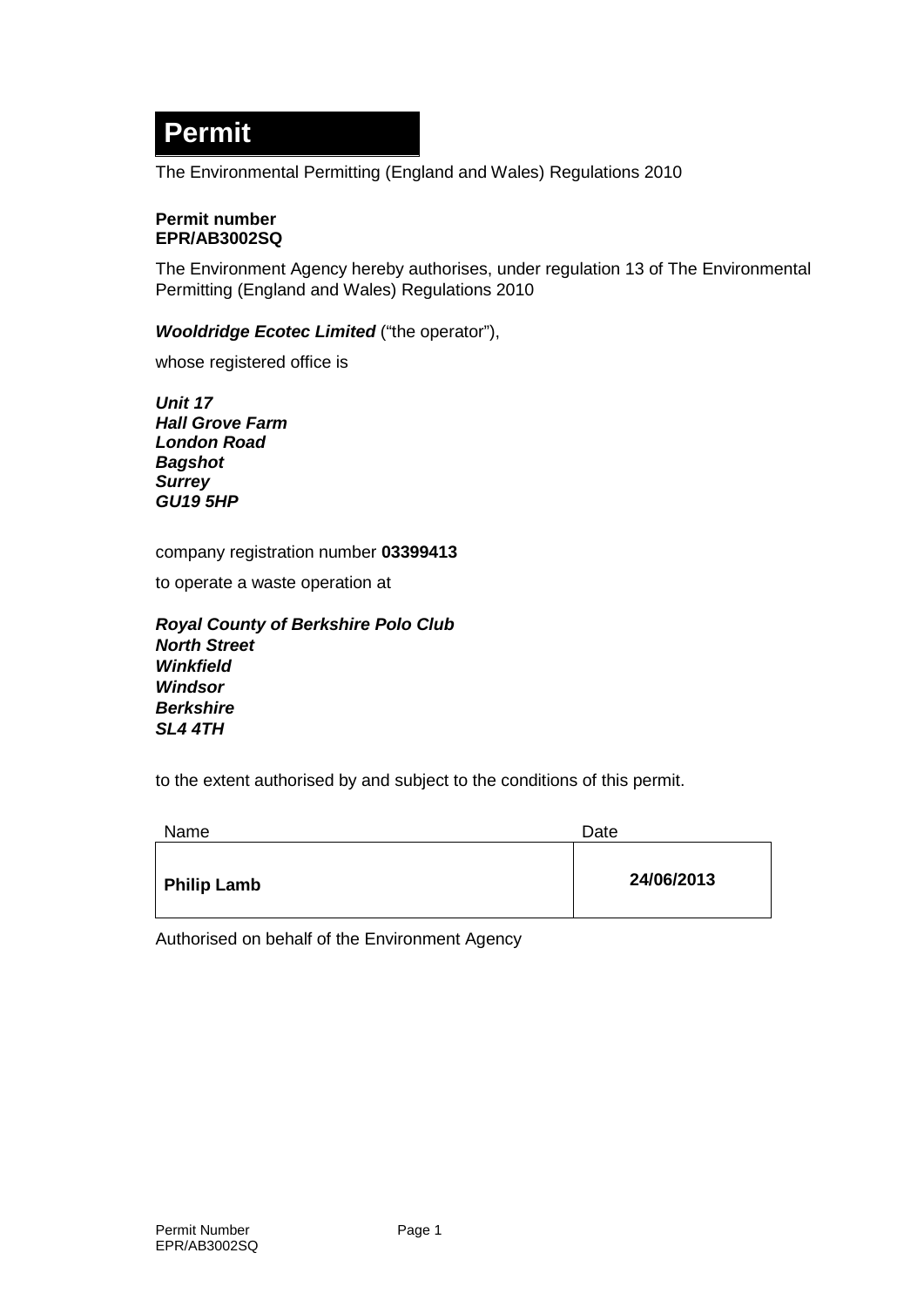## **Conditions**

### **1 Management**

#### **1.1 General management**

- 1.1.1 The operator shall manage and operate the activities:
	- (a) in accordance with a written management system that identifies and minimises risks of pollution, including those arising from operations, maintenance, accidents, incidents, non-conformances, closure and those drawn to the attention of the operator as a result of complaints; and
	- (b) using sufficient competent persons and resources.
- 1.1.2 Records demonstrating compliance with condition 1.1.1 shall be maintained.
- 1.1.3 Any person having duties that are or may be affected by the matters set out in this permit shall have convenient access to a copy of it kept at or near the place where those duties are carried out.
- 1.1.4 The operator shall comply with the requirements of an approved competence scheme.

#### **1.2 Avoidance, recovery and disposal of wastes produced by the activities**

- 1.2.1 The operator shall take appropriate measures to ensure that:
	- (a) the waste hierarchy referred to in Article 4 of the Waste Framework Directive is applied to the generation of waste by the activities; and
	- (b) any waste generated by the activities is treated in accordance with the waste hierarchy referred to in Article 4 of the Waste Framework Directive; and
	- (c) where disposal is necessary, this is undertaken in a manner which minimises its impact on the environment.
- 1.2.2 The operator shall review and record at least every four years whether changes to those measures should be made and take any further appropriate measures identified by a review.

## **2 Operations**

#### **2.1 Permitted activities**

2.1.1 The operator is only authorised to carry out the activities specified in schedule 1 table S1.1 (the "activities").

### **2.2 The site**

2.2.1 The activities shall not extend beyond the site, being the land shown edged in green on the site plan at schedule 7 to this permit.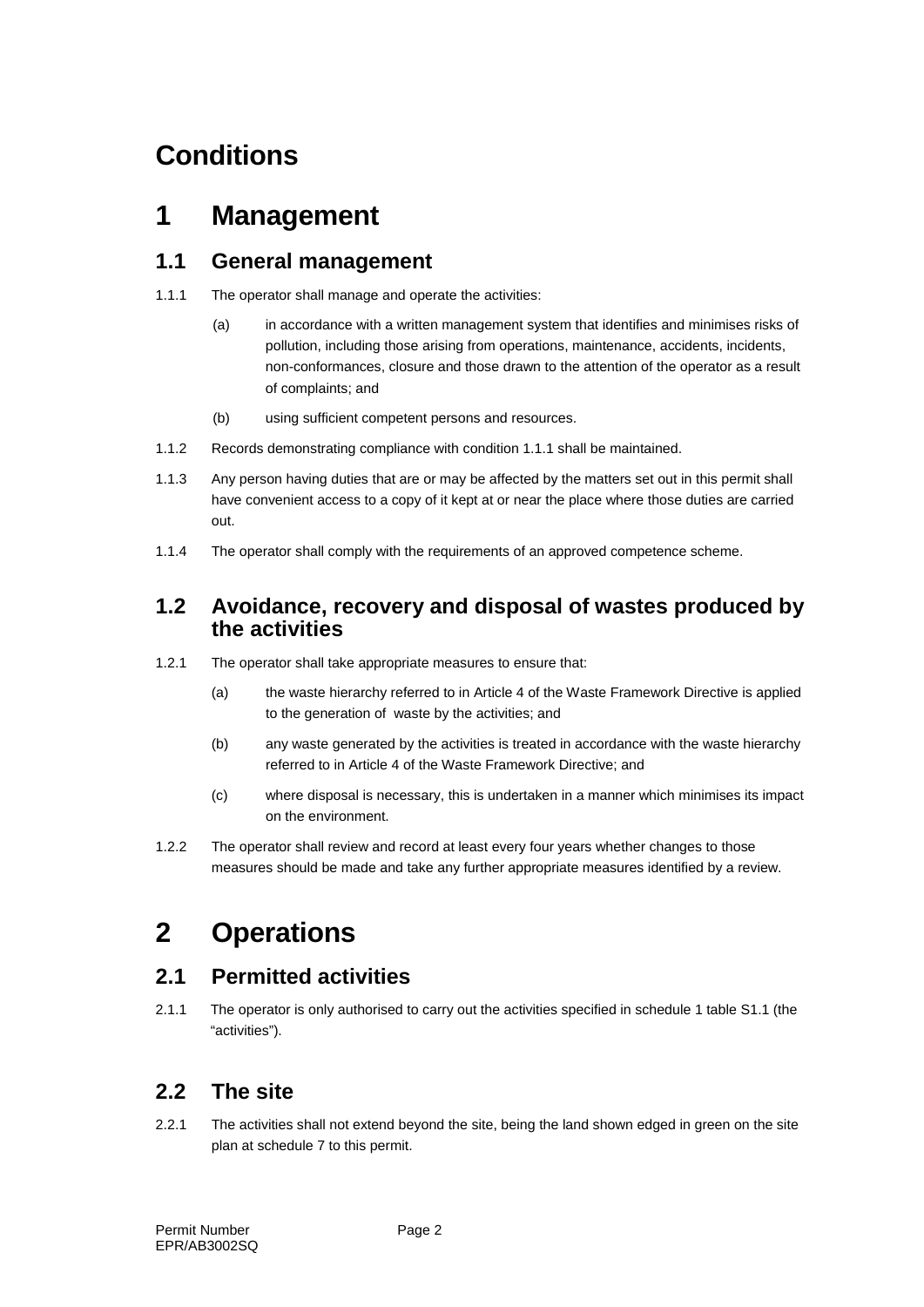### **2.3 Operating techniques**

- 2.3.1 (a) The activities shall, subject to the conditions of this permit, be operated using the techniques and in the manner described in the documentation specified in schedule 1, table S1.2, unless otherwise agreed in writing by the Environment Agency.
	- (b) If notified by the Environment Agency that the activities are giving rise to pollution, the operator shall submit to the Environment Agency for approval within the period specified, a revision of any plan specified in schedule 1, table S1.2 or otherwise required under this permit, and shall implement the approved revised plan in place of the original from the date of approval, unless otherwise agreed in writing by the Environment Agency.
- 2.3.2 Waste shall only be accepted if:
	- (a) it is of a type and quantity listed in schedule 2 table S2.1 and
	- (b) it conforms to the description in the documentation supplied by the producer or holder.

### **3 Emissions and monitoring**

#### **3.1 Emissions of substances not controlled by emission limits**

- 3.1.1 Emissions of substances not controlled by emission limits (excluding odour) shall not cause pollution. The operator shall not be taken to have breached this condition if appropriate measures, including, but not limited to, those specified in any approved emissions management plan, have been taken to prevent or where that is not practicable, to minimise, those emissions.
- 3.1.2 The operator shall:
	- (a) if notified by the Environment Agency that the activities are giving rise to pollution, submit to the Environment Agency for approval within the period specified, an emissions management plan;
	- (b) implement the approved emissions management plan, from the date of approval, unless otherwise agreed in writing by the Environment Agency.
- 3.1.3 All liquids in containers, whose emission to water or land could cause pollution, shall be provided with secondary containment, unless the operator has used other appropriate measures to prevent or where that is not practicable, to minimise, leakage and spillage from the primary container.

#### **3.2 Odour**

- 3.2.1 Emissions from the activities shall be free from odour at levels likely to cause pollution outside the site, as perceived by an authorised officer of the Environment Agency, unless the operator has used appropriate measures, including, but not limited to, those specified in any approved odour management plan, to prevent or where that is not practicable to minimise the odour.
- 3.2.2 The operator shall: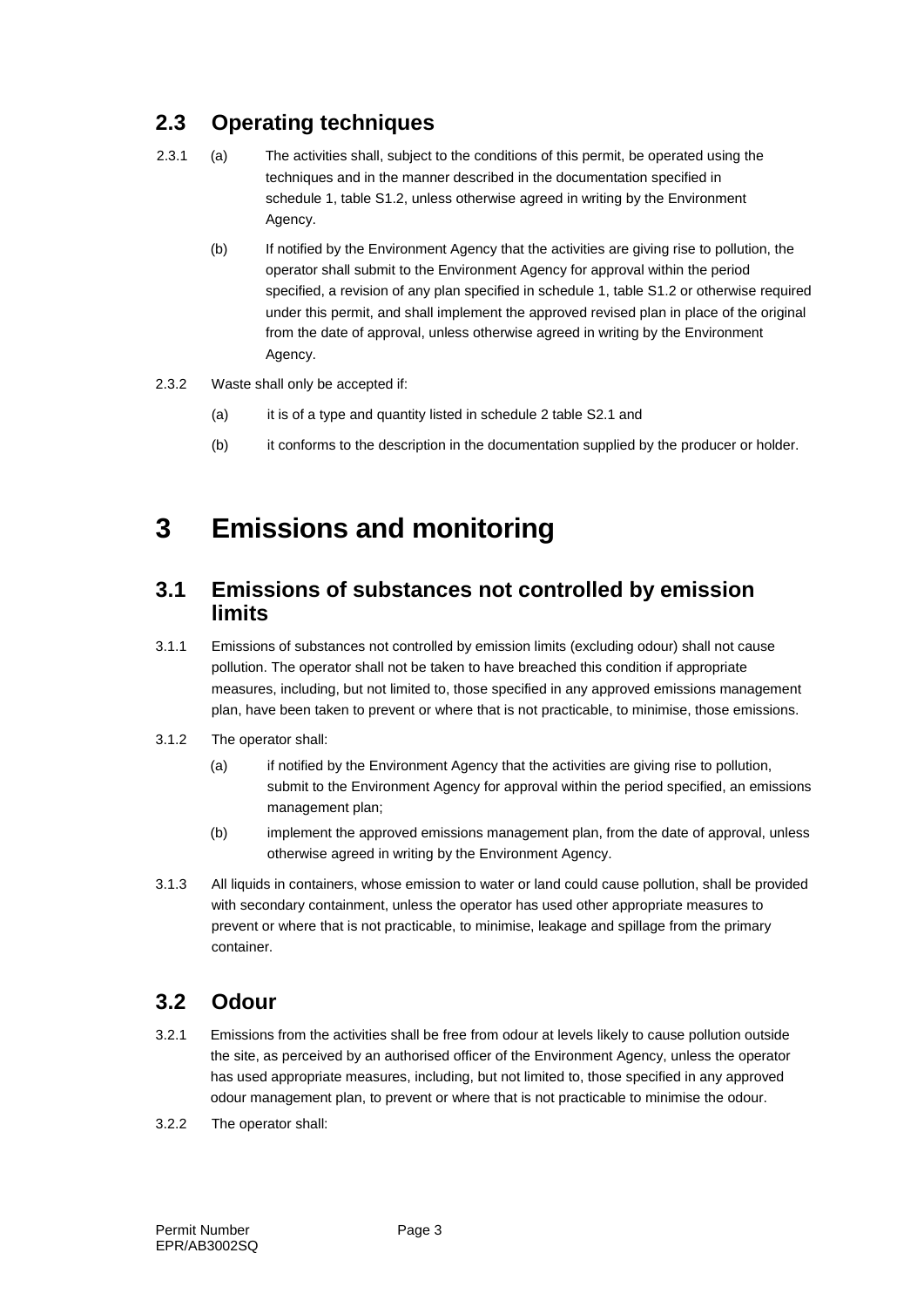- (a) if notified by the Environment Agency that the activities are giving rise to pollution outside the site due to odour, submit to the Environment Agency for approval within the period specified, an odour management plan;
- (b) implement the approved odour management plan, from the date of approval, unless otherwise agreed in writing by the Environment Agency.

#### **3.3 Noise and vibration**

- 3.3.1 Emissions from the activities shall be free from noise and vibration at levels likely to cause pollution outside the site, as perceived by an authorised officer of the Environment Agency, unless the operator has used appropriate measures, including, but not limited to, those specified in any approved noise and vibration management plan to prevent or where that is not practicable to minimise the noise and vibration.
- 3.3.2 The operator shall:
	- (a) if notified by the Environment Agency that the activities are giving rise to pollution outside the site due to noise and vibration, submit to the Environment Agency for approval within the period specified, a noise and vibration management plan;
	- (b) implement the approved noise and vibration management plan, from the date of approval, unless otherwise agreed in writing by the Environment Agency.

### **4 Information**

#### **4.1 Records**

- 4.1.1 All records required to be made by this permit shall:
	- (a) be legible;
	- (b) be made as soon as reasonably practicable;
	- (c) if amended, be amended in such a way that the original and any subsequent amendments remain legible, or are capable of retrieval; and
	- (d) be retained, unless otherwise agreed in writing by the Environment Agency, for at least 6 years from the date when the records were made, or in the case of the following records until permit surrender:
		- (i) off-site environmental effects; and
		- (ii) matters which affect the condition of the land and groundwater;
- 4.1.2 The operator shall keep on site all records, plans and the management system required to be maintained by this permit, unless otherwise agreed in writing by the Environment Agency.

### **4.2 Reporting**

- 4.2.1 The operator shall send all reports and notifications required by the permit to the Environment Agency using the contact details supplied in writing by the Environment Agency.
- 4.2.2 Within one month of the end of each quarter, the operator shall submit to the Environment Agency using the form made available for the purpose, the information specified on the form relating to the site and the waste accepted and removed from it during the previous quarter.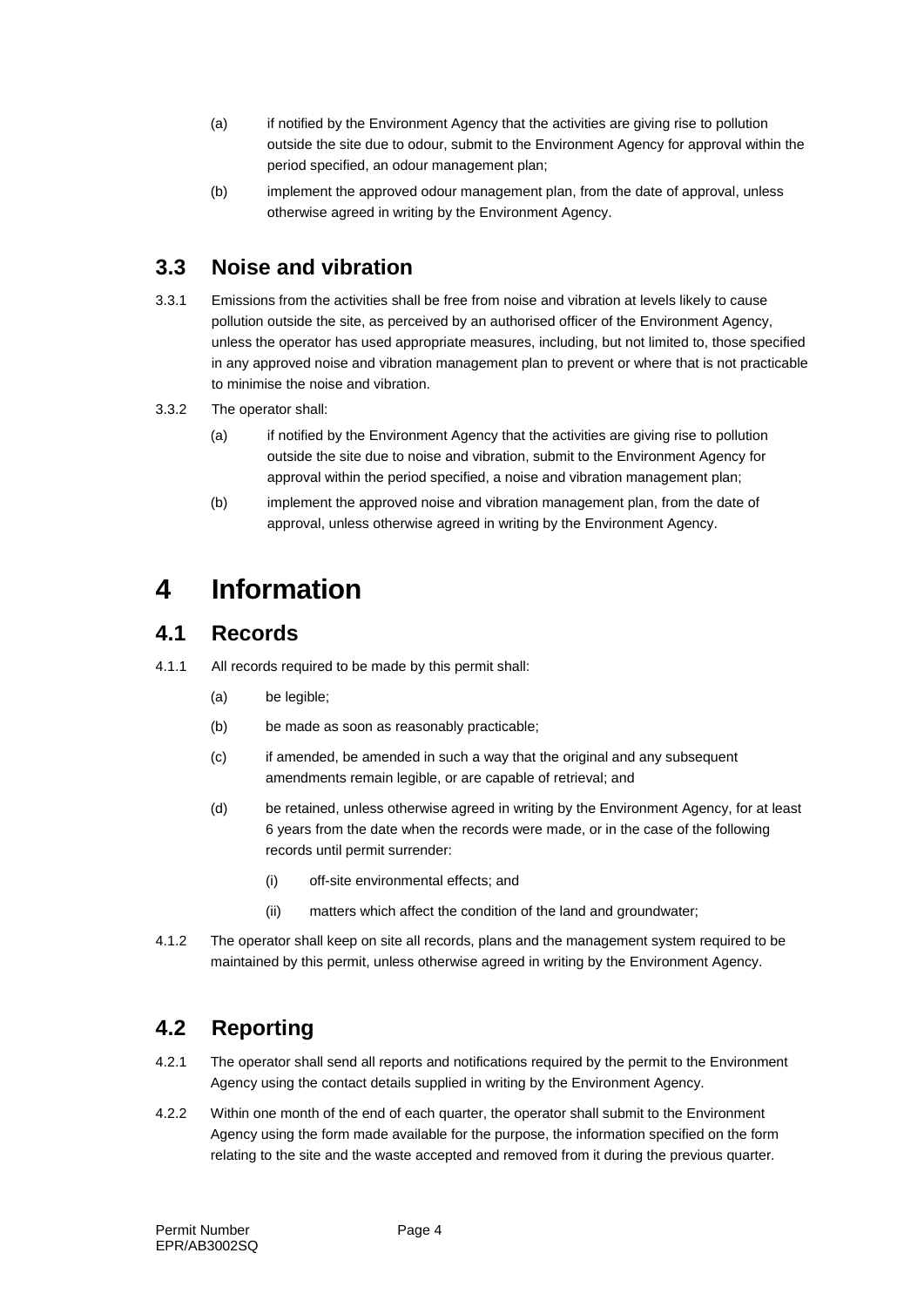### **4.3 Notifications**

- 4.3.1 The Environment Agency shall be notified without delay following the detection of:
	- (a) any malfunction, breakdown or failure of equipment or techniques, accident, or emission of a substance not controlled by an emission limit which has caused, is causing or may cause significant pollution;
	- (b) the breach of a limit specified in the permit; or
	- (c) any significant adverse environmental effects.
- 4.3.2 Any information provided under condition 4.3.1 shall be confirmed by sending the information listed in schedule 5 to this permit within the time period specified in that schedule.
- 4.3.3 Where the Environment Agency has requested in writing that it shall be notified when the operator is to undertake monitoring and/or spot sampling, the operator shall inform the Environment Agency when the relevant monitoring and/or spot sampling is to take place. The operator shall provide this information to the Environment Agency at least 14 days before the date the monitoring is to be undertaken.
- 4.3.4 The Environment Agency shall be notified within 14 days of the occurrence of the following matters, except where such disclosure is prohibited by Stock Exchange rules:

Where the operator is a registered company:

- (a) any change in the operator's trading name, registered name or registered office address; and
- (b) any steps taken with a view to the operator going into administration, entering into a company voluntary arrangement or being wound up.

Where the operator is a corporate body other than a registered company:

- (a) any change in the operator's name or address; and
- (b) any steps taken with a view to the dissolution of the operator.

In any other case:

- (a) the death of any of the named operators (where the operator consists of more than one named individual);
- (b) any change in the operator's name(s) or address(es); and
- (c) any steps taken with a view to the operator, or any one of them, going into bankruptcy, entering into a composition or arrangement with creditors, or, in the case of them being in a partnership, dissolving the partnership.
- 4.3.5 Where the operator proposes to make a change in the nature or functioning, or an extension of the activities, which may have consequences for the environment and the change is not otherwise the subject of an application for approval under the Regulations or this permit:
	- (a) the Environment Agency shall be notified at least 14 days before making the change; and
	- (b) the notification shall contain a description of the proposed change in operation.

### **4.4 Interpretation**

4.4.1 In this permit the expressions listed in schedule 6 shall have the meaning given in that schedule.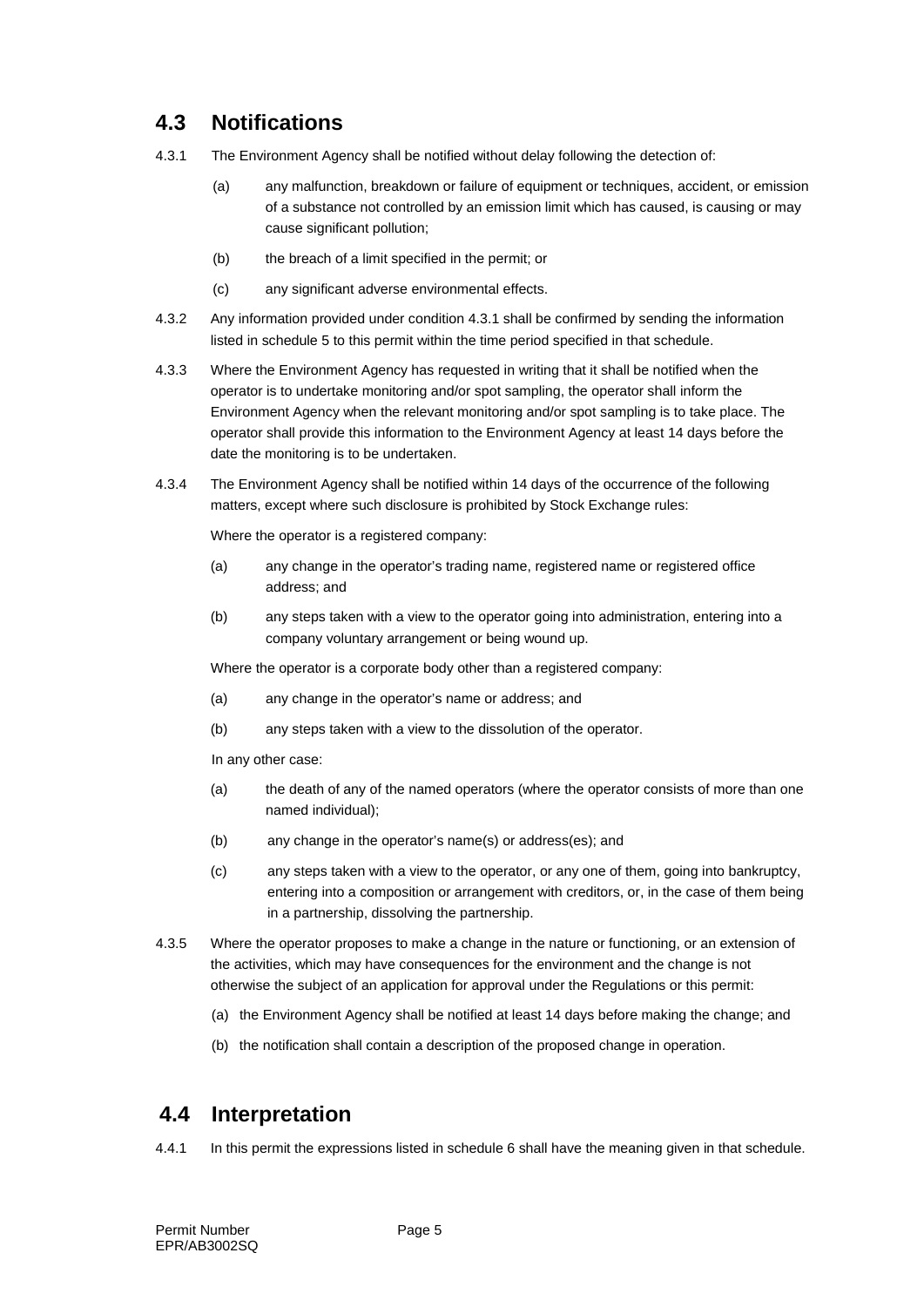4.4.2 In this permit references to reports and notifications mean written reports and notifications, except where reference is made to notification being made "without delay", in which case it may be provided by telephone.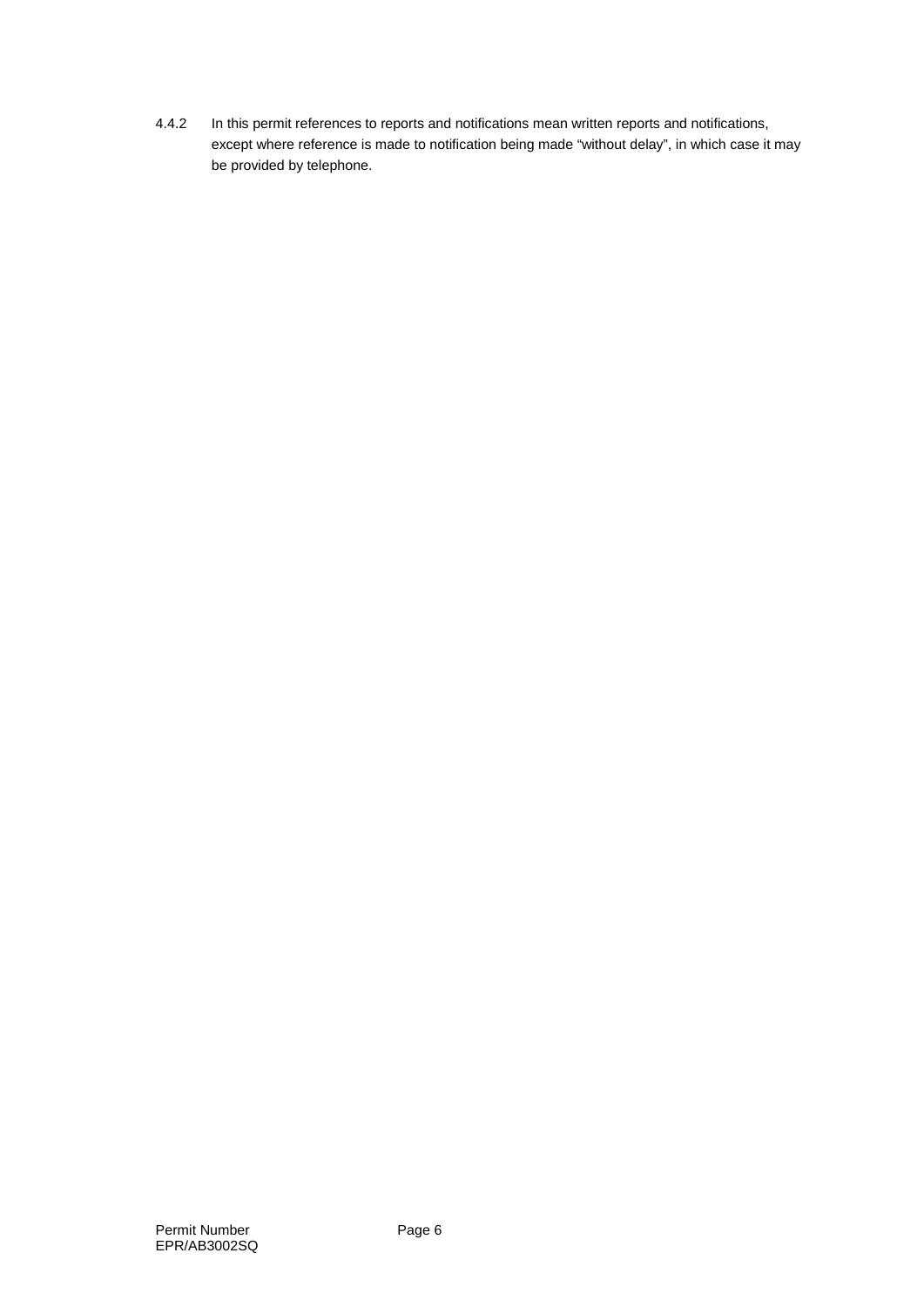# **Schedule 1 - Operations**

| <b>Table S1.1 activities</b>                                                |                                                                                                                                                |
|-----------------------------------------------------------------------------|------------------------------------------------------------------------------------------------------------------------------------------------|
| <b>Description of activities</b>                                            | <b>Limits of activities</b>                                                                                                                    |
| R13: Storage of wastes pending any of the<br>operations numbered R3 and R5. | Secure storage and use of wastes listed in<br>Schedule 2 table S2.1 for the purposes of:<br>construction work, as detailed in the<br>$\bullet$ |
| <b>R3:</b> Recycling/reclamation of organic substances                      | approved waste recovery plan.                                                                                                                  |
| which are not used as solvents;                                             | The maximum quantity of waste accepted at the<br>site shall be less than 600,534 tonnes.                                                       |
| <b>R5:</b> Recycling or reclamation of other inorganic                      |                                                                                                                                                |
| materials                                                                   | The activities shall not be carried out other than in<br>accordance with the approved waste recovery<br>plan.                                  |

| <b>Table S1.2 Operating techniques</b> |                                                                        |                      |
|----------------------------------------|------------------------------------------------------------------------|----------------------|
| <b>Description</b>                     | <b>Parts</b>                                                           | <b>Date Received</b> |
| Waste                                  | Approved waste recovery plan.                                          | 25/03/13             |
| Recovery                               | For the sake of clarity, the following documents are considered to     |                      |
| Plan                                   | form the approved waste recovery plan;                                 |                      |
|                                        | RCBPC CEMP V1 (EDRM EAWML 400292 dated<br>$\bullet$                    |                      |
|                                        | $14/03/13$ ),                                                          |                      |
|                                        | email from Chris Hallward (foresite-id) dated 03/06/2013.<br>$\bullet$ |                      |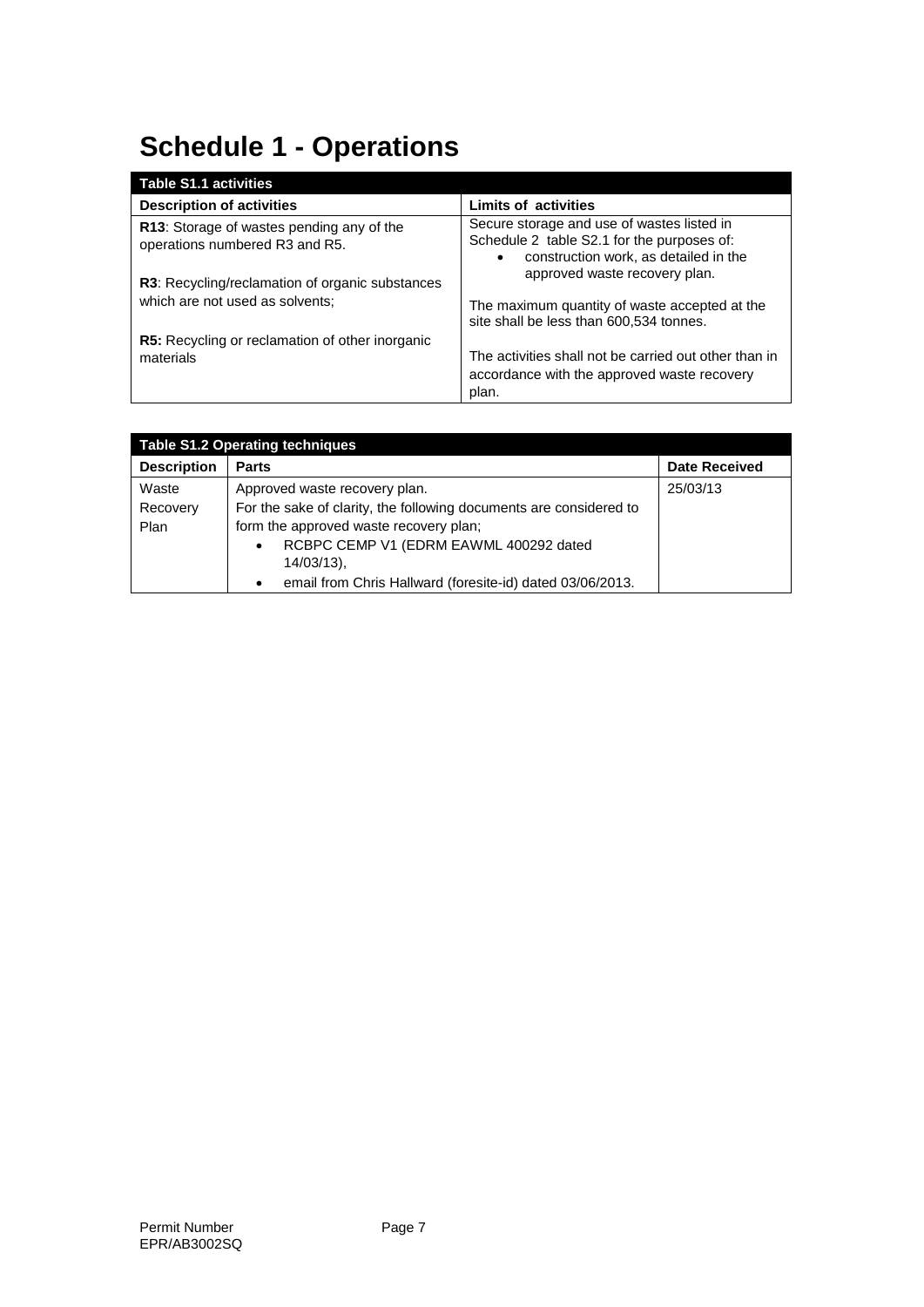## **Schedule 2 - List of permitted wastes**

|                   | Table S2.1 Permitted waste types and quantities for the use of waste in construction                                                                                       |
|-------------------|----------------------------------------------------------------------------------------------------------------------------------------------------------------------------|
| Maximum           | The total quantity of waste accepted at the site shall be less than 300,000 tonnes per                                                                                     |
| quantity<br>year. |                                                                                                                                                                            |
| <b>Exclusions</b> |                                                                                                                                                                            |
|                   | Topsoil and peat shall not be accepted at the site.                                                                                                                        |
| $\bullet$         | No waste from contaminated sites shall be accepted at the site.                                                                                                            |
| Waste<br>code     | <b>Description</b>                                                                                                                                                         |
| 01                | WATES RESULTING FROM EXPLORATION, MINING, QUARRYING, AND PHYSICAL<br>AND CHEMICAL TREATMENT OF MINERALS                                                                    |
| 0104              | wastes from physical and chemical processing of non-metalliferous minerals                                                                                                 |
| 010408            | waste gravel and crushed rocks other than those containing dangerous substances                                                                                            |
| 010409            | waste sand and clays                                                                                                                                                       |
| 02                | WASTES FROM AGRICULTURE, HORTICULTURE, AQUACULTURE, FORESTRY,<br>HUNTING AND FISHING, FOOD PREPARATION AND PROCESSING                                                      |
| 0202              | wastes from the preparation and processing of meat, fish and other foods of animal<br>origin                                                                               |
| 020202            | mollusc or crustacean shells from which the flesh has been completely removed                                                                                              |
| 0204              | wastes from sugar processing                                                                                                                                               |
| 020401            | soil from cleaning and washing beet                                                                                                                                        |
| 10                | <b>WASTES FROM THERMAL PROCESSES</b>                                                                                                                                       |
| 1001              | wastes from power stations and other combustion plants (except 19)                                                                                                         |
| 100102            | PFA from power stations                                                                                                                                                    |
| 1012              | wastes from manufacture of ceramic goods, bricks, tiles and construction products                                                                                          |
| 101208            | waste ceramics, bricks, tiles and construction products (after thermal processing)                                                                                         |
| 17                | CONSTRUCTION AND DEMOLITION WASTES (INCLUDING EXCAVATED SOIL FROM<br><b>CONTAMINATED SITES)</b>                                                                            |
| 1701              | concrete, bricks, tiles and ceramics                                                                                                                                       |
| 170101            | concrete                                                                                                                                                                   |
| 170102            | bricks                                                                                                                                                                     |
| 170103            | tiles and ceramics                                                                                                                                                         |
| 170107            | mixtures of concrete, bricks, tiles and ceramics                                                                                                                           |
| 1705              | soil (including excavated soil from contaminated sites), stones and dredging spoil                                                                                         |
| 170504            | soil and stones                                                                                                                                                            |
| 170506            | dredging spoil (unless it contains dangerous substances)                                                                                                                   |
| 170508            | track ballast, soil and stones other than those containing dangerous substances                                                                                            |
| 19                | WASTES FROM WASTE MANAGEMENT FACILITIES, OFF-SITE WASTE WATER<br>TREATMENT PLANTS AND THE PREPARATION OF WATER INTENDED FOR HUMAN<br><b>CONSUMPTION AND INDUSTRIAL USE</b> |
| 1908              | wastes from waste water treatment plants not otherwise specified                                                                                                           |
| 190899            | stone filter media (if cleaned to remove sewage contamination) only                                                                                                        |
| 1912              | wastes from the mechanical treatment of waste (for example sorting, crushing,<br>compacting, pelletising) not otherwised specified                                         |
| 191209            | minerals (for example sand, stones)                                                                                                                                        |
| 191212            | soil substitutes other than that containing dangerous substances only                                                                                                      |
| 1913              | wastes from soil and groundwater remediation                                                                                                                               |
| 191302            | solid wastes from soil remediation other than those containing dangerous substances                                                                                        |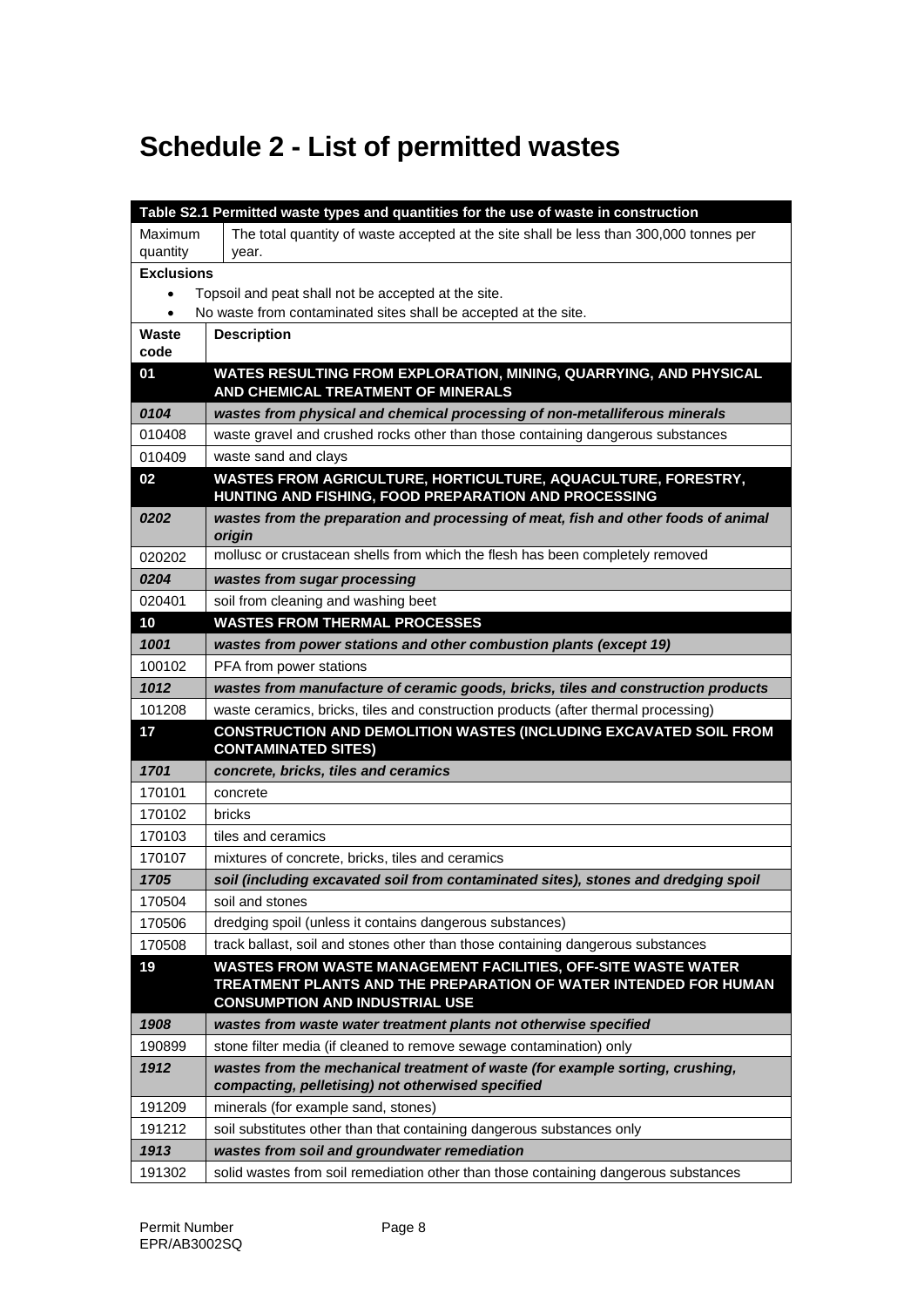|                   | Table S2.1 Permitted waste types and quantities for the use of waste in construction                                                                 |
|-------------------|------------------------------------------------------------------------------------------------------------------------------------------------------|
| Maximum           | The total quantity of waste accepted at the site shall be less than 300,000 tonnes per                                                               |
| quantity          | year.                                                                                                                                                |
| <b>Exclusions</b> |                                                                                                                                                      |
| $\bullet$         | Topsoil and peat shall not be accepted at the site.                                                                                                  |
| $\bullet$         | No waste from contaminated sites shall be accepted at the site.                                                                                      |
| Waste<br>code     | <b>Description</b>                                                                                                                                   |
| 20                | MUNICIPAL WASTES (HOUSEHOLD WASTE AND SIMILAR COMMERCIAL,<br>INDUSTRIAL AND INSTITUTIONAL WASTES) INCLUDING SEPARATELY<br><b>COLLECTED FRACTIONS</b> |
| 2002              | garden and park wastes (including cemetery waste)                                                                                                    |
| 200202            | soil and stones                                                                                                                                      |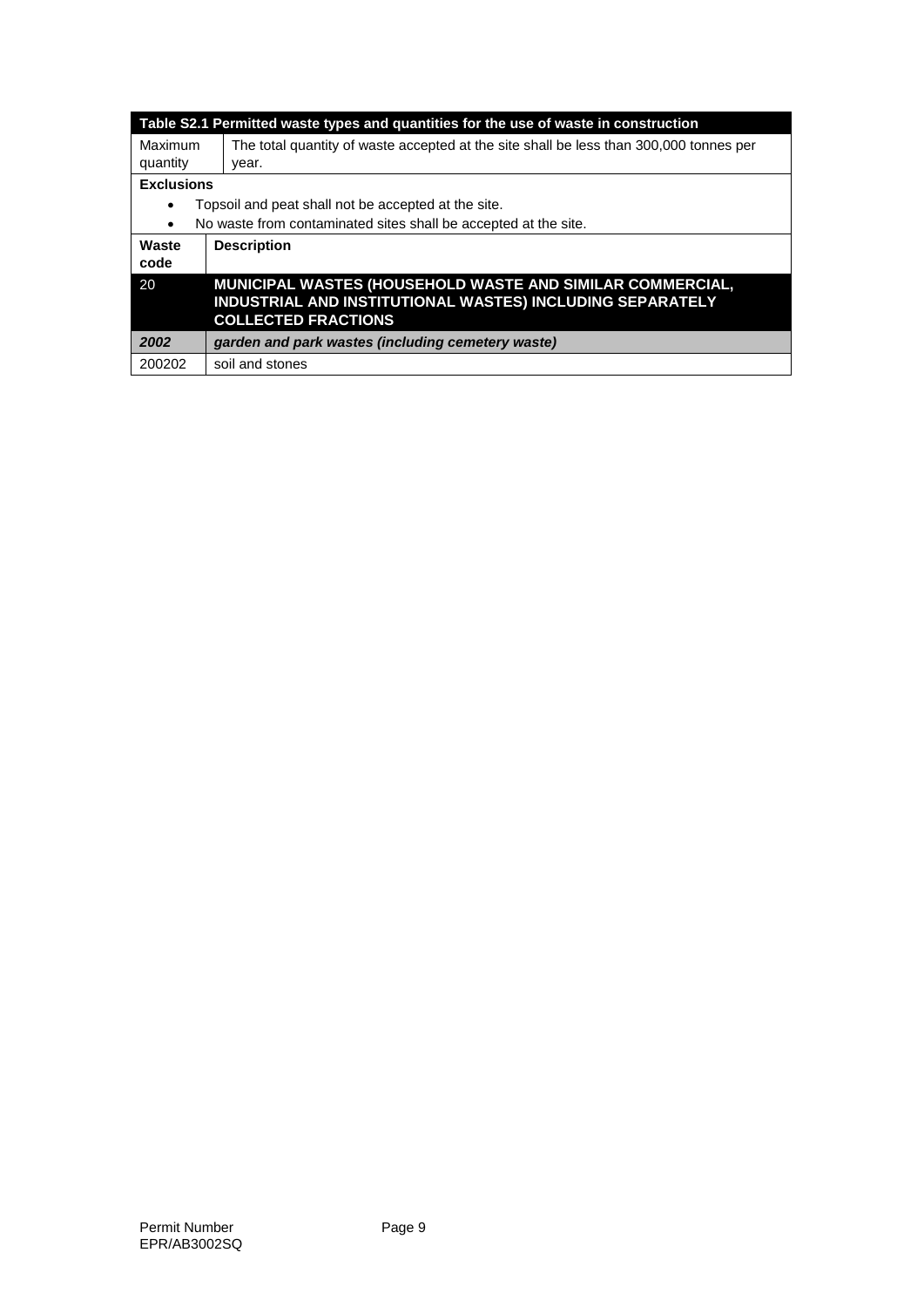## **Schedule 3 – Emissions and monitoring**

There are no emission limits or associated monitoring requirements.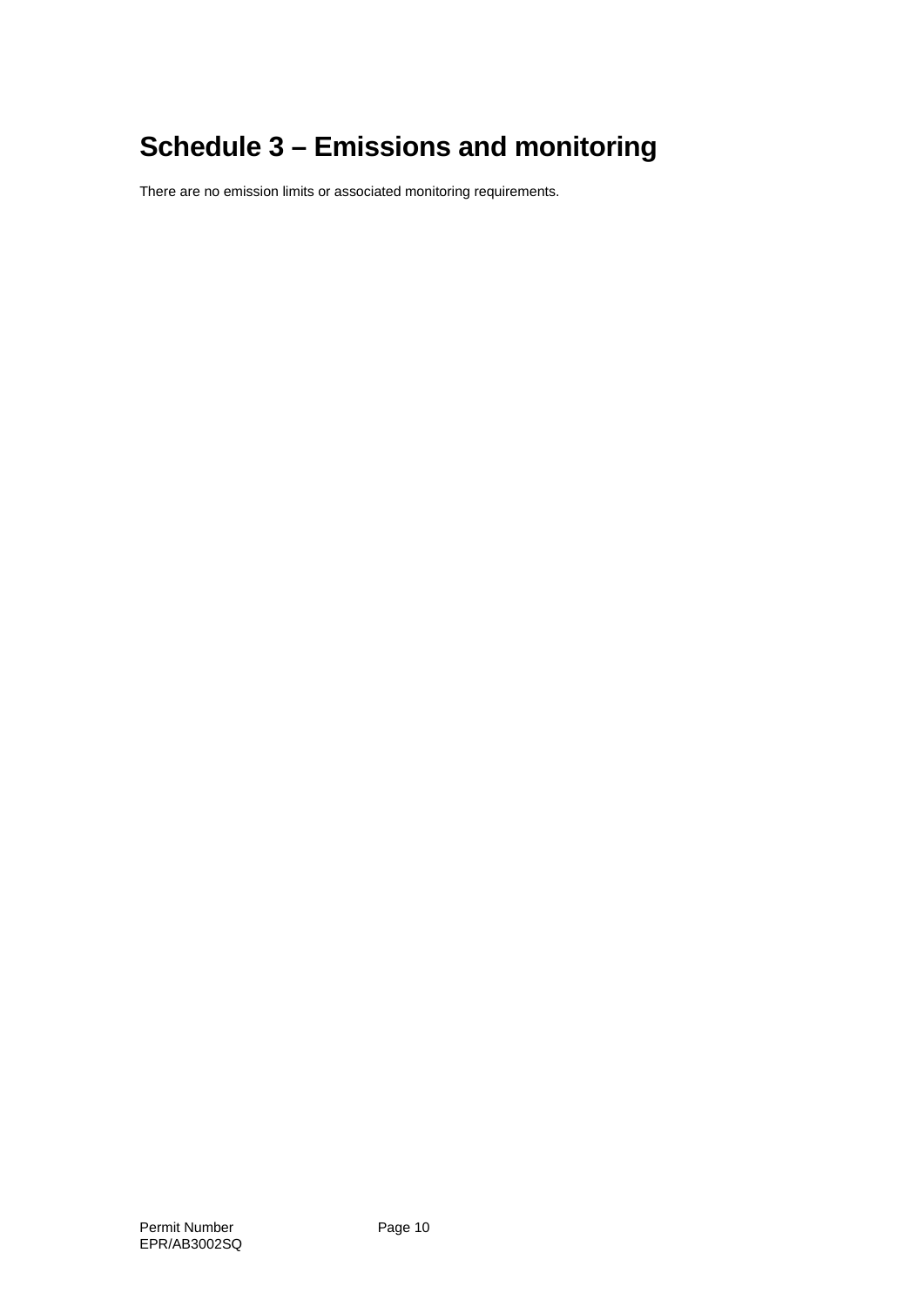# **Schedule 4 - Reporting**

There is no reporting under this section.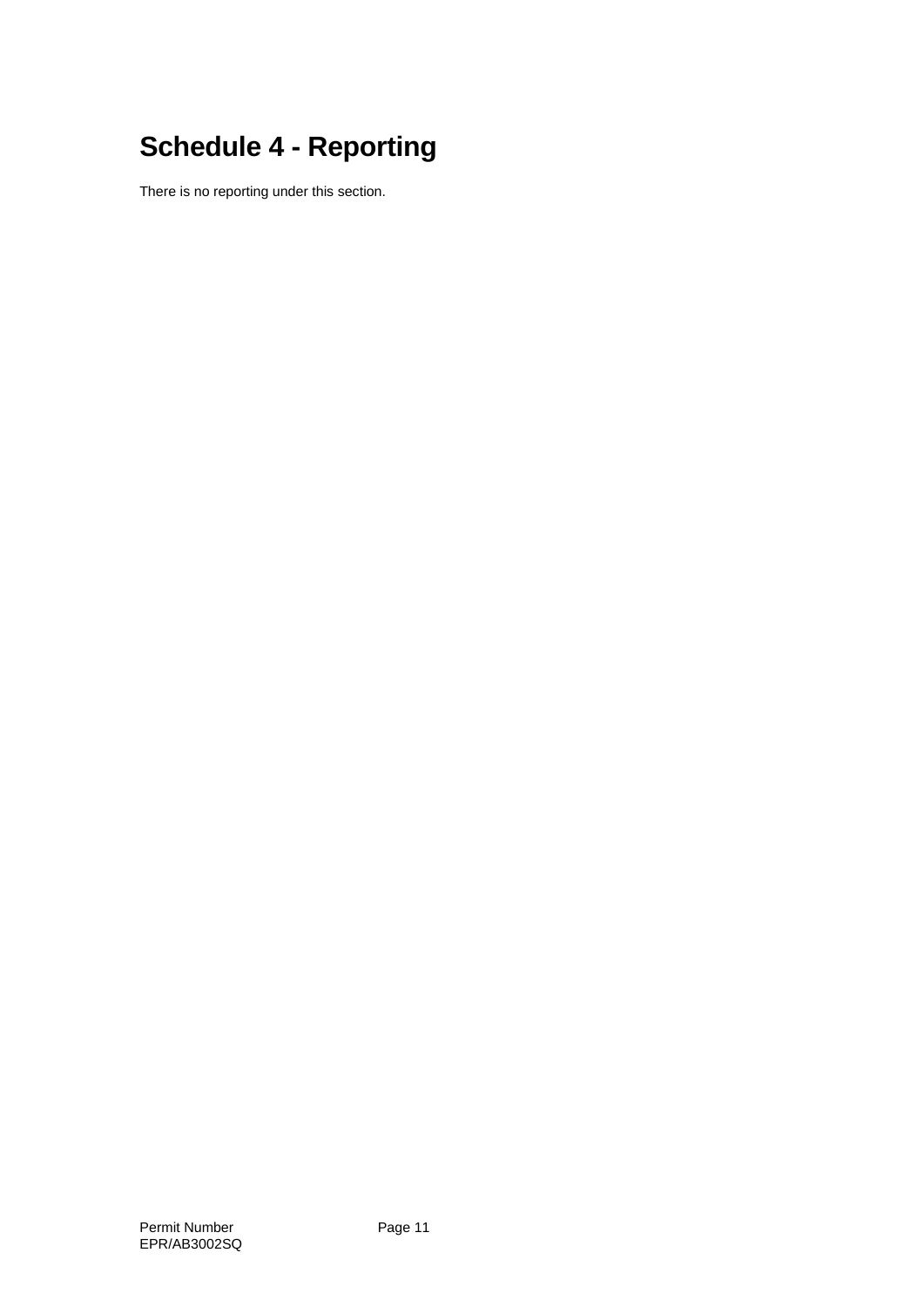## **Schedule 5 - Notification**

This page outlines the information that the operator must provide.

Units of measurement used in information supplied under Part A and B requirements shall be appropriate to the circumstances of the emission. Where appropriate, a comparison should be made of actual emissions and authorised emission limits.

If any information is considered commercially confidential, it should be separated from non-confidential information, supplied on a separate sheet and accompanied by an application for commercial confidentiality under the provisions of the EP Regulations.

#### Part A

| <b>Permit Number</b>           |  |
|--------------------------------|--|
| Name of operator               |  |
| <b>Location of Facility</b>    |  |
|                                |  |
| Time and date of the detection |  |

| (a) Notification requirements for any malfunction, breakdown or failure of equipment or        |
|------------------------------------------------------------------------------------------------|
| techniques, accident, or emission of a substance not controlled by an emission limit which has |
| caused, is causing or may cause significant pollution                                          |
|                                                                                                |

| To be notified within 24 hours of detection |  |
|---------------------------------------------|--|
| Date and Time of the event                  |  |
| Reference or description of the             |  |
| location of the event                       |  |
| Description of where any                    |  |
| release into the environment                |  |
| took place                                  |  |
| Substances(s) potentially                   |  |
| released                                    |  |
| Best estimate of the quantity or            |  |
| rate of release of substances               |  |
| Measures taken, or intended to              |  |
| be taken, to stop any emission              |  |
| Description of the failure or               |  |
| accident.                                   |  |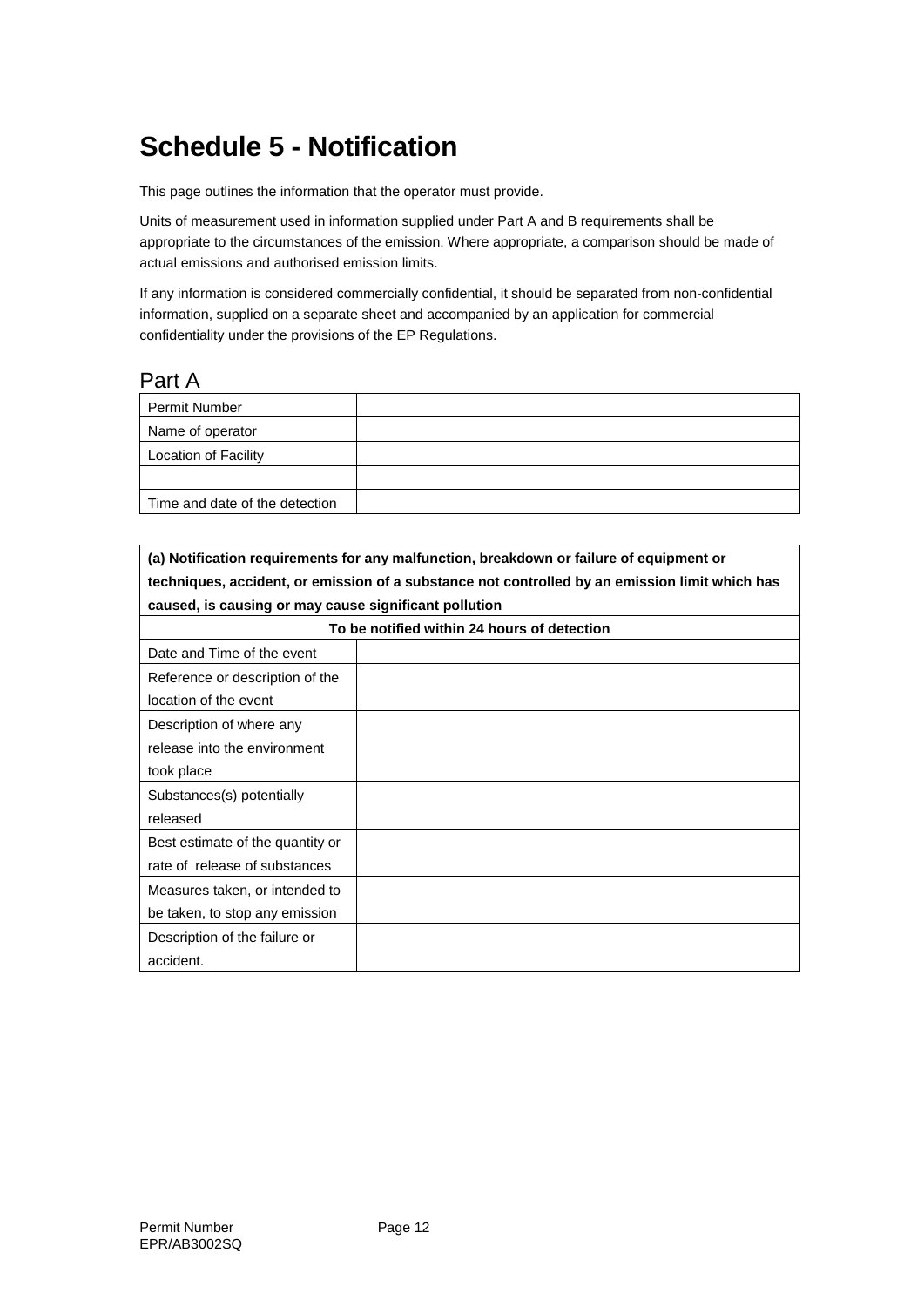| (b) Notification requirements for the breach of a limit                      |  |  |
|------------------------------------------------------------------------------|--|--|
| To be notified within 24 hours of detection unless otherwise specified below |  |  |
| Emission point reference/                                                    |  |  |
| source                                                                       |  |  |
| Parameter(s)                                                                 |  |  |
| Limit                                                                        |  |  |
| Measured value and uncertainty                                               |  |  |
| Date and time of monitoring                                                  |  |  |
| Measures taken, or intended to                                               |  |  |
| be taken, to stop the emission                                               |  |  |

| Time periods for notification following detection of a breach of a limit |                            |
|--------------------------------------------------------------------------|----------------------------|
| <b>Parameter</b>                                                         | <b>Notification period</b> |
|                                                                          |                            |
|                                                                          |                            |

| (c) Notification requirements for the detection of any significant adverse environmental effect |  |  |
|-------------------------------------------------------------------------------------------------|--|--|
| To be notified within 24 hours of detection                                                     |  |  |
| Description of where the effect                                                                 |  |  |
| on the environment was                                                                          |  |  |
| detected                                                                                        |  |  |
| Substances(s) detected                                                                          |  |  |
| Concentrations of substances                                                                    |  |  |
| detected                                                                                        |  |  |
| Date of monitoring/sampling                                                                     |  |  |

### Part B to be supplied as soon as practicable

| Any more accurate information on the matters for |  |
|--------------------------------------------------|--|
| notification under Part A.                       |  |
| Measures taken, or intended to be taken, to      |  |
| prevent a recurrence of the incident             |  |
| Measures taken, or intended to be taken, to      |  |
| rectify, limit or prevent any pollution of the   |  |
| environment which has been or may be caused      |  |
| by the emission                                  |  |
| The dates of any unauthorised emissions from     |  |
| the facility in the preceding 24 months.         |  |

| Name*                                                                                                                                                                                                                                              |  |
|----------------------------------------------------------------------------------------------------------------------------------------------------------------------------------------------------------------------------------------------------|--|
| Post                                                                                                                                                                                                                                               |  |
| Signature                                                                                                                                                                                                                                          |  |
| <u>experience</u> and the second second the second second second second second second second second second second second second second second second second second second second second second second second second second second s<br><b>Date</b> |  |

\* authorised to sign on behalf of the operator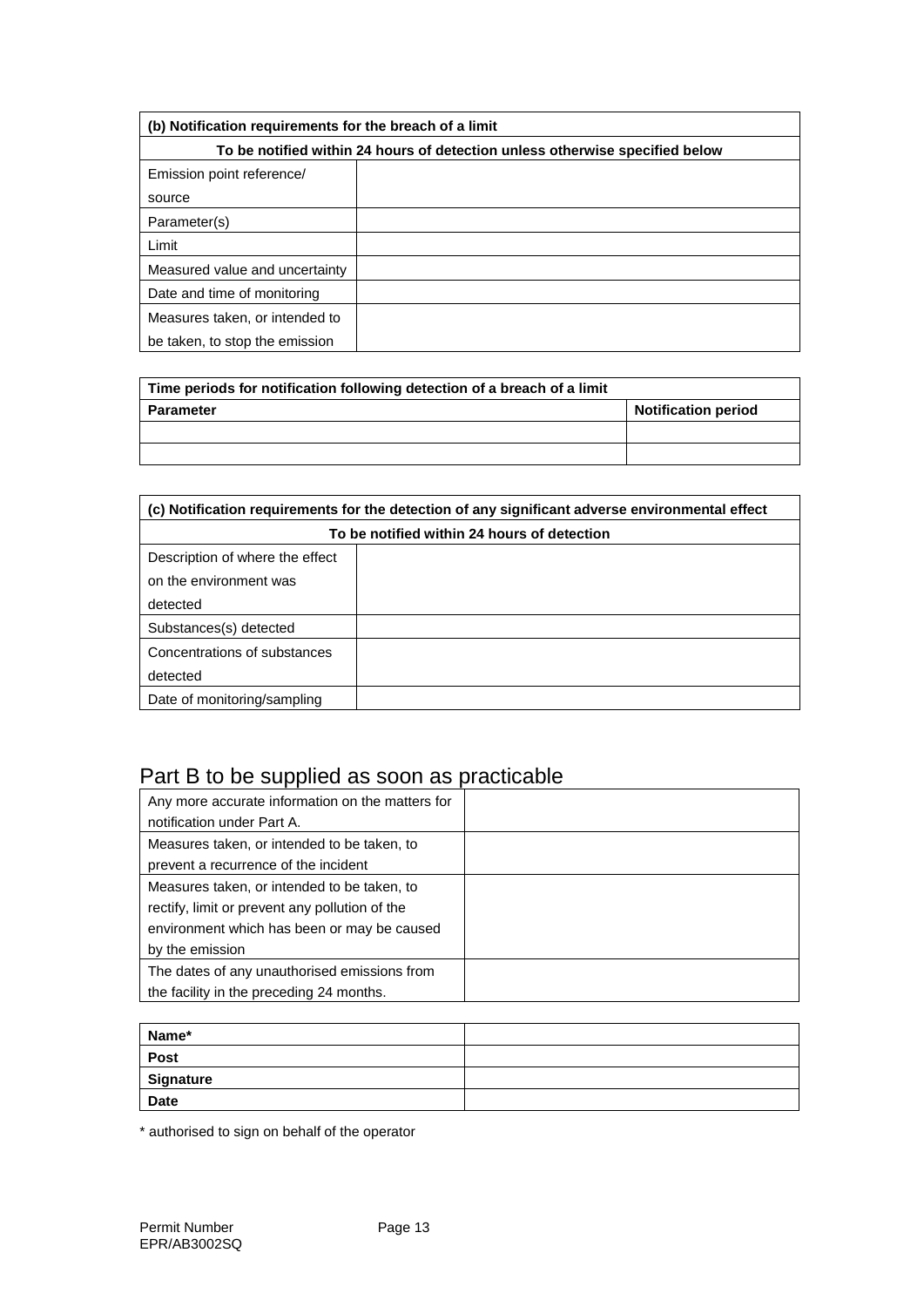## **Schedule 6 - Interpretation**

*"accident"* means an accident that may result in pollution.

*"application"* means the application for this permit, together with any additional information supplied by the operator as part of the application and any response to a notice served under Schedule 5 to the EP Regulations.

*"authorised officer"* means any person authorised by the Environment Agency under section 108(1) of The Environment Act 1995 to exercise, in accordance with the terms of any such authorisation, any power specified in section 108(4) of that Act*.*

*"emissions to land"* includes emissions to groundwater.

*"EP Regulations"* means The Environmental Permitting (England and Wales) Regulations SI 2010 No.675 and words and expressions used in this permit which are also used in the Regulations have the same meanings as in those Regulations.

*"emissions of substances not controlled by emission limits"* means emissions of substances to air, water or land from the activities, either from the emission points specified in schedule 3 or from other localised or diffuse sources, which are not controlled by an emission or background concentration limit**.**.

*"groundwater"* means all water, which is below the surface of the ground in the saturation zone and in direct contact with the ground or subsoil.

*"MCERTS"* means the Environment Agency's Monitoring Certification Scheme*.*

*"pollution"* means emissions as a result of human activity which may—

- (a) be harmful to human health or the quality of the environment,
- (b) cause offence to a human sense,
- (c) result in damage to material property, or
- (d) impair or interfere with amenities and other legitimate uses of the environment.

*"quarter"* means a calendar year quarter commencing on 1 January, 1 April, 1 July or 1 October.

*"R*" means a recovery operation provided for in Annex IIB to Directive 2006/12/EC of the European Parliament and of the Council of 5 April 2006 on Waste.

*"secure storage"* means storage where waste cannot escape and members of the public do not have access to it.

*"Waste code"* means the six digit code referable to a type of waste in accordance with the List of Wastes (England)Regulations 2005, or List of Wastes (Wales) Regulations 2005, as appropriate, and in relation to hazardous waste, includes the asterisk.

*"Waste Framework Directive" or "WFD"* means Waste Framework Directive 2008/98/EC of the European Parliament and of the Council on waste.

"year" means calendar year ending 31 December.